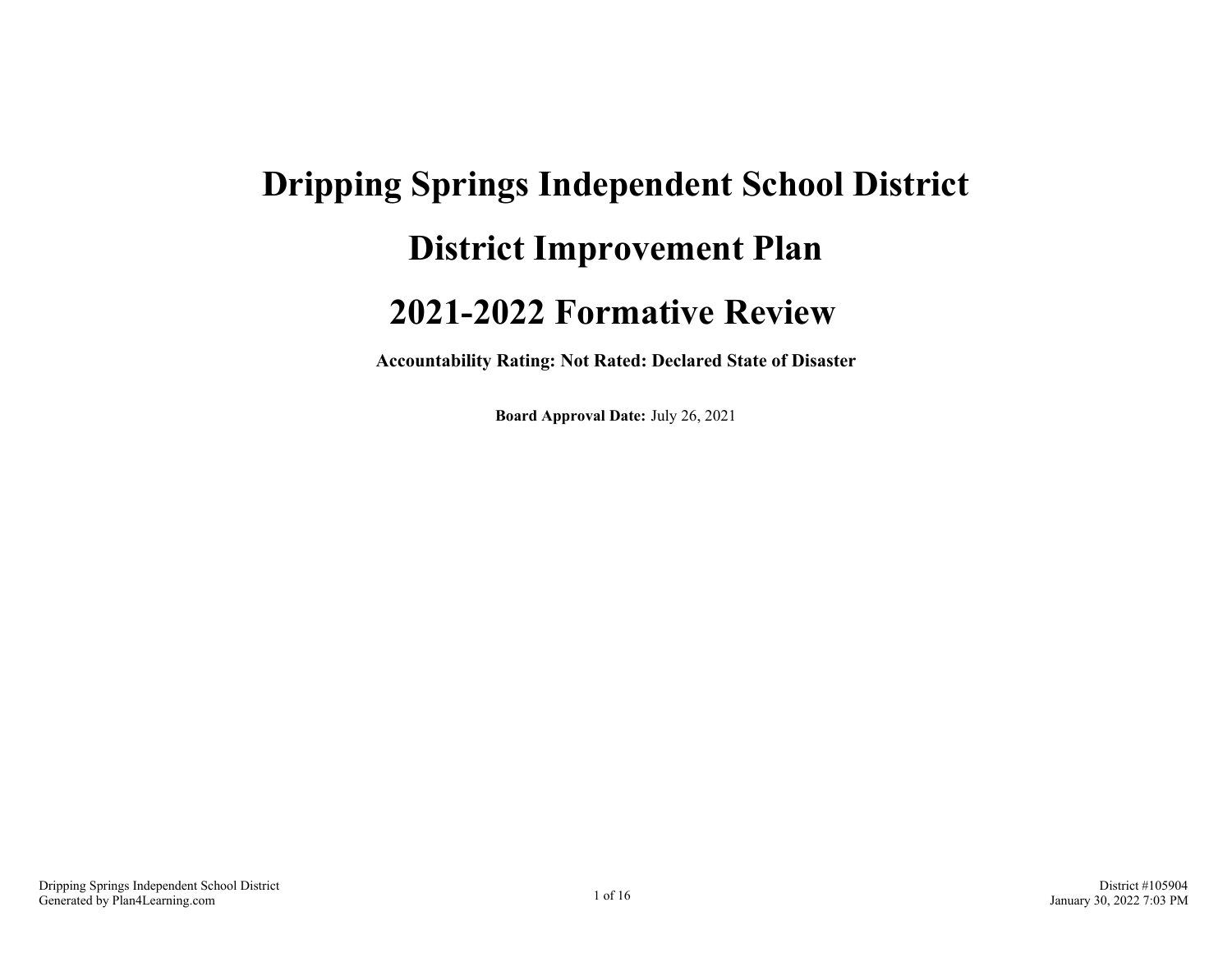### **Table of Contents**

| Goals                                                                                                                                                                                                                                                                                                                                                |    |
|------------------------------------------------------------------------------------------------------------------------------------------------------------------------------------------------------------------------------------------------------------------------------------------------------------------------------------------------------|----|
| Goal 1: Student Achievement: DSISD Life Changers will holistically and strategically develop and support the academic growth of all students.                                                                                                                                                                                                        |    |
| Goal 2: Staff Quality, Recruitment, and Retention: Support the vision and mission of the district by placing a Life Changer in every position.                                                                                                                                                                                                       | Q  |
| Goal 3: School Culture, Communication, and Compliance: All students will be educated in a safe environment that promotes collaborative and positive communication<br>within the organization that effectively and efficiently manages operational, programmatic, and fiscal compliance.                                                              | 10 |
| Goal 4: Social-Emotional, Mental, and Health Wellness: DSISD will support and enhance students' social and emotional skills, attitudes, relationships, academic<br>performance, and perceptions of classroom and school climate through comprehensive social-emotional/counseling and health wellness programs designed to address<br>student needs. | 13 |
| Goal 5: Parent Engagement: DSISD will increase parent engagement and stakeholder involvement at both the campus and district level by making families feel welcomed<br>through building meaningful connections and increased communication throughout the district and on all campuses.                                                              | 14 |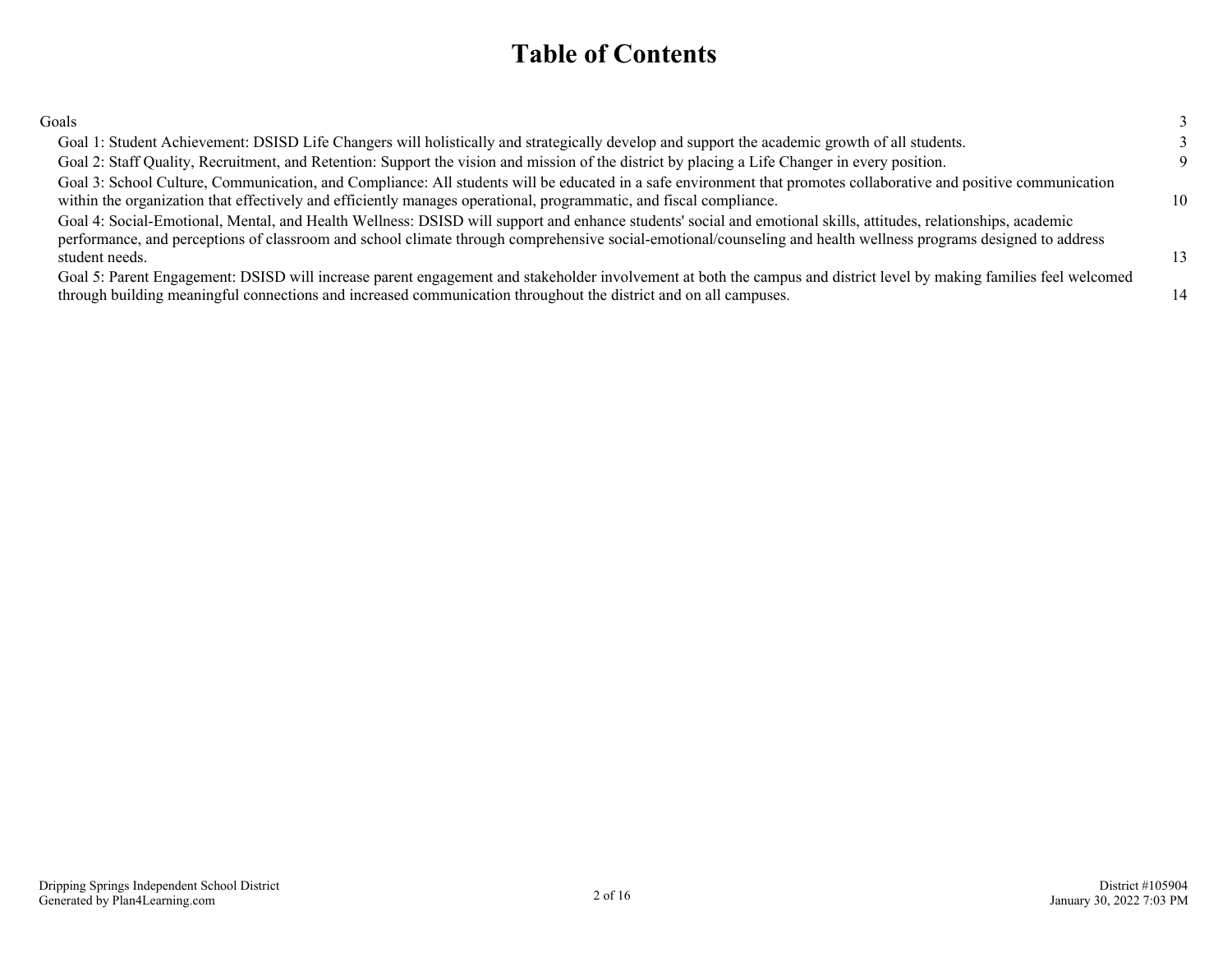## **Goals**

<span id="page-2-0"></span>**Goal 1:** Student Achievement:

DSISD Life Changers will holistically and strategically develop and support the academic growth of all students.

#### **Performance Objective 1:** Students will demonstrate growth from previous years as measured by multiple data sources.

#### **HB3 Goal**

**Evaluation Data Sources:** STAAR/EOC/TELPAS/MAP/DRA/CLI Engage/TPRI/Tejas Lee/TX KEA/Common Formative Assessments/Attendance/Course Completion/Professional Learning Opportunities/

| <b>Strategy 1 Details</b>                                                                                                                                                                                                                                                                                                    | <b>Reviews</b> |                  |     |     |  |
|------------------------------------------------------------------------------------------------------------------------------------------------------------------------------------------------------------------------------------------------------------------------------------------------------------------------------|----------------|------------------|-----|-----|--|
| <b>Strategy 1:</b> Instruction: The district will provide TEKS based, evidence-based, instructional resources, instructional                                                                                                                                                                                                 |                | <b>Formative</b> |     |     |  |
| planning, professional development, and instructional technology across all subject areas, with a specific focus on the<br>following:                                                                                                                                                                                        | <b>Sept</b>    | <b>Nov</b>       | Mar | May |  |
| Developing, implementing, and supporting the building of a vertically aligned curriculum framework that supports<br>planning, instruction, and learning.                                                                                                                                                                     | 25%            | 35%              |     |     |  |
| Implementing a system to streamline the inventories of resources purchased with the district Instructional Materials<br>Allotment funds, Federal funds, and District and Campus State Local Funds across all subject areas.                                                                                                  |                |                  |     |     |  |
| Focusing on PLCs at the campus and district level to improve Tier 1 instruction with a focus on data analysis, professional<br>development, and high yield instructional strategies.                                                                                                                                         |                |                  |     |     |  |
| Strategy's Expected Result/Impact: Vertically aligned DSISD curriculum documents, campus PLC Team<br>meeting template/agendas and implementation of strategies as evidenced by instructional walkthroughs.<br>Inventories and references to instructional materials identified by unit in each content area and grade level. |                |                  |     |     |  |
| Staff Responsible for Monitoring: Assistant Superintendent of Learning and Innovation, Director of<br>Elementary Education, Director of Secondary Education, Director of Student Services, Director of Special<br>Services, Principals, Assistant Principals, Teachers, Instructional Coaches, and L&I Coordinators.         |                |                  |     |     |  |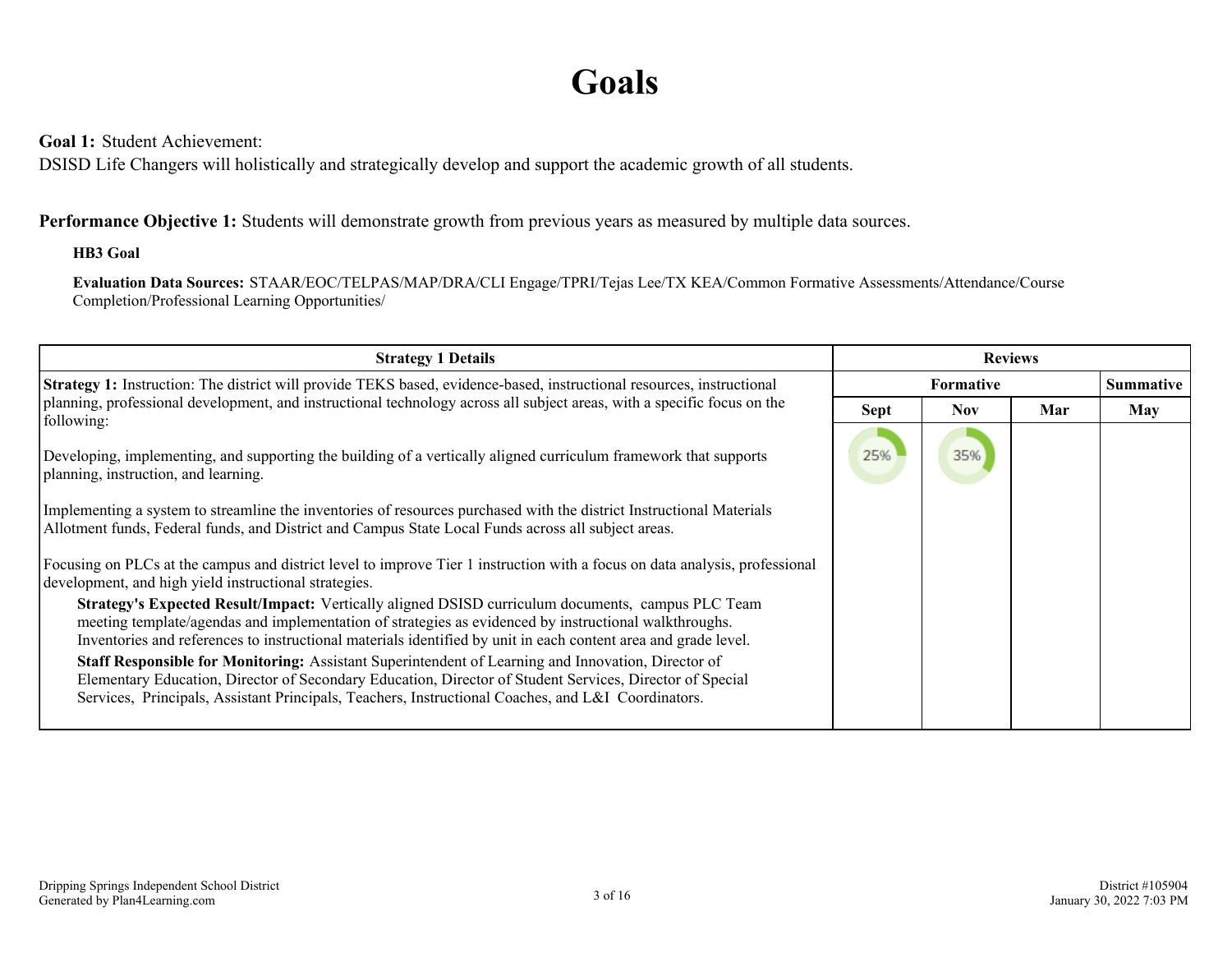| <b>Strategy 2 Details</b>                                                                                                                                                                                                                                                                                                                                                              | <b>Reviews</b> |                |     |                  |
|----------------------------------------------------------------------------------------------------------------------------------------------------------------------------------------------------------------------------------------------------------------------------------------------------------------------------------------------------------------------------------------|----------------|----------------|-----|------------------|
| Strategy 2: Progress Monitoring: Instructional Leaders will monitor student progress through regular universal screeners                                                                                                                                                                                                                                                               |                | Formative      |     | <b>Summative</b> |
| for reading and math and utilize Eduphoria or other software systems for data analysis. Data will be reviewed through PLC                                                                                                                                                                                                                                                              | <b>Sept</b>    | <b>Nov</b>     | Mar | <b>May</b>       |
| meetings.<br>Strategy's Expected Result/Impact: Data protocol documents, PLC meeting template/agendas, increase in<br>student learning and teacher capacity as evidenced through impactful lesson design and implementation.<br>Staff Responsible for Monitoring: Principals, Assistant Principals, Teachers, Instructional Coaches.                                                   | 25%            | 40%            |     |                  |
| <b>Strategy 3 Details</b>                                                                                                                                                                                                                                                                                                                                                              |                | <b>Reviews</b> |     |                  |
| Strategy 3: Data and Assessment: The district will streamline assessment procedures to support teachers in the analysis of                                                                                                                                                                                                                                                             |                | Formative      |     | <b>Summative</b> |
| data and making real-time adjustments to classroom and student-specific instruction by using a collaboratively created data<br>protocol when reviewing formative and summative assessments.                                                                                                                                                                                            | <b>Sept</b>    | <b>Nov</b>     | Mar | <b>May</b>       |
| <b>Strategy's Expected Result/Impact: Data Protocol Process</b><br>Staff Responsible for Monitoring: Assistant Superintendent of Learning and Innovation, Director of<br>Elementary Education, Director of Secondary Education, Director of Student Services, Director of Special<br>Services, Coordinators of L&I, Principals, Assistant Principals, Teachers, Instructional Coaches. | 10%            | 20%            |     |                  |
| <b>Strategy 4 Details</b>                                                                                                                                                                                                                                                                                                                                                              | <b>Reviews</b> |                |     |                  |
| Strategy 4: Multi-Tiered System of Support (Response to Intervention): Life Changers will identify students in need of                                                                                                                                                                                                                                                                 |                | Formative      |     | <b>Summative</b> |
| academic and behavioral supports in the MTSS process and provide instructional methods such as intervention/tutorials for<br>all STAAR/EOC tested subjects along with providing Positive Behavior Interventions and Supports (PBIS) as applicable.                                                                                                                                     | <b>Sept</b>    | <b>Nov</b>     | Mar | <b>May</b>       |
| Strategy's Expected Result/Impact: Identification of students needing additional support through the review<br>and analysis of data and teacher/staff observation.<br>Staff Responsible for Monitoring: Principals, Assistant Principals, Teachers, Instructional Coaches.                                                                                                             | 5%             | 50%            |     |                  |
| Funding Sources: - State Compensatory Education                                                                                                                                                                                                                                                                                                                                        |                |                |     |                  |
| <b>Strategy 5 Details</b>                                                                                                                                                                                                                                                                                                                                                              |                | <b>Reviews</b> |     |                  |
| Strategy 5: English Learners: The district will focus on the development of academic language proficiency by providing                                                                                                                                                                                                                                                                 |                | Formative      |     | <b>Summative</b> |
| resources and training to support educators in planning appropriate classroom and instructional strategies for English<br>Learners.                                                                                                                                                                                                                                                    | <b>Sept</b>    | <b>Nov</b>     | Mar | <b>May</b>       |
| Strategy's Expected Result/Impact: Focus on strategic training around meeting the needs of English Language<br>Learners to realize academic growth for all English Learners in diagnostic, formative, and summative<br>assessments.<br>Staff Responsible for Monitoring: Coordinator of Bilingual/ESL, Instructional Coaches, Principals, Assistant<br>Principals.                     | 10%            | 25%            |     |                  |
| Funding Sources: - Title III, ELA, - Title III, Immigrant                                                                                                                                                                                                                                                                                                                              |                |                |     |                  |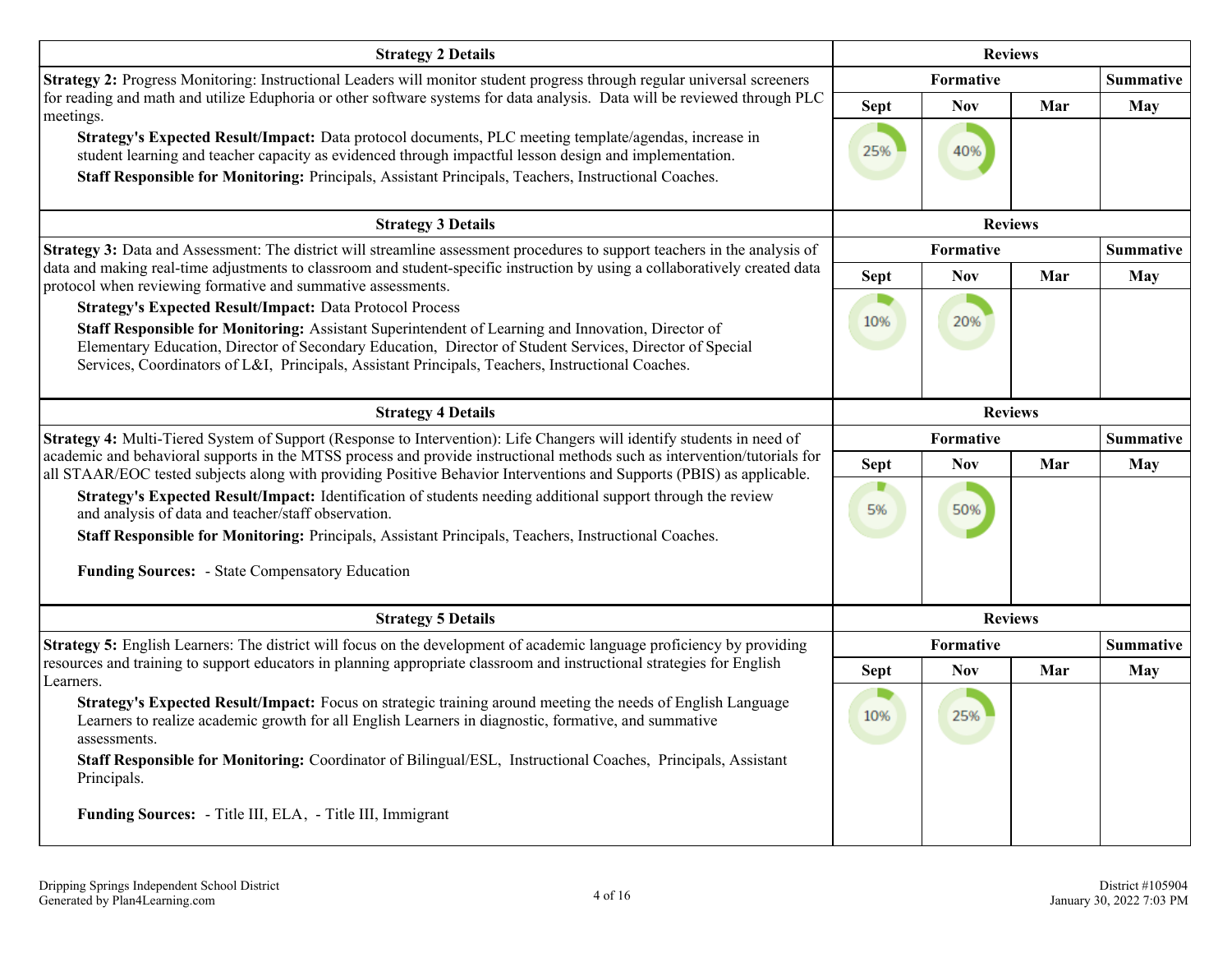| <b>Strategy 6 Details</b>                                                                                                                                                                                                                                                                                                              |                | <b>Reviews</b>   |                  |                  |
|----------------------------------------------------------------------------------------------------------------------------------------------------------------------------------------------------------------------------------------------------------------------------------------------------------------------------------------|----------------|------------------|------------------|------------------|
| <b>Strategy 6:</b> Special Education Services: The District will focus on purposeful instructional planning and professional                                                                                                                                                                                                           |                | <b>Formative</b> |                  | <b>Summative</b> |
| development to enhance content knowledge of special education teachers.                                                                                                                                                                                                                                                                | <b>Sept</b>    | <b>Nov</b>       | Mar              | May              |
| Strategy's Expected Result/Impact: Increase in required special education learning opportunities for staff and<br>evidenced through IEPs, PLAAFPs and the ability to meet the student's identified goals.                                                                                                                              |                |                  |                  |                  |
| Staff Responsible for Monitoring: Assistant Superintendent of Learning and Innovation, Director of<br>Elementary Education, Director of Secondary Education, Director of Student Services, Director of Special<br>Services, Coordinators of L&I, Principals, Assistant Principals.                                                     | 25%            | 50%              |                  |                  |
| <b>Funding Sources: - IDEA</b>                                                                                                                                                                                                                                                                                                         |                |                  |                  |                  |
| <b>Strategy 7 Details</b>                                                                                                                                                                                                                                                                                                              | <b>Reviews</b> |                  |                  |                  |
| Strategy 7: Dyslexia Services: Students with dyslexia will be identified and evaluated following timelines established at the                                                                                                                                                                                                          | Formative      |                  | <b>Summative</b> |                  |
| State for special education evaluations. Accommodations and systematic instruction aligned to the requirements of the<br>Texas Dyslexia Handbook will be provided.                                                                                                                                                                     | <b>Sept</b>    | <b>Nov</b>       | Mar              | <b>May</b>       |
| Strategy's Expected Result/Impact: Service Plan implementation, Diagnostic Assessment Review, ETC<br>meeting agendas, increased student achievement.<br>Staff Responsible for Monitoring: Principals, Assistant Principals, Dyslexia Teachers, Director of Special<br>Services, Instructional Coaches                                  | 75%            | 75%              |                  |                  |
| <b>Strategy 8 Details</b>                                                                                                                                                                                                                                                                                                              |                | <b>Reviews</b>   |                  |                  |
| Strategy 8: 504 Services: Campus administrators will ensure documentation of student accommodations based on                                                                                                                                                                                                                           |                | Formative        |                  | <b>Summative</b> |
| evaluations/data and aligned directly to the student's disability. Teachers will access their student's 504 plans and<br>consistently provide the agreed upon accommodations to ensure ADA compliance for all students with disabilities. The                                                                                          | <b>Sept</b>    | <b>Nov</b>       | Mar              | May              |
| district will establish procedures for child find, referrals and evaluations.                                                                                                                                                                                                                                                          |                |                  |                  |                  |
| Strategy's Expected Result/Impact: 504 Plans will be accessed through Eduphoria for campus use. Evidence<br>of accommodations will be realized through administrator walkthroughs as well as documented by the teacher as<br>appropriate to the student's 504 plan. Established procedures for child find, referrals, and evaluations. | 25%            | 50%              |                  |                  |
| Staff Responsible for Monitoring: Director of Special Services, Principals, Assistant Principals, Teachers,<br>Campus 504 Coordinators                                                                                                                                                                                                 |                |                  |                  |                  |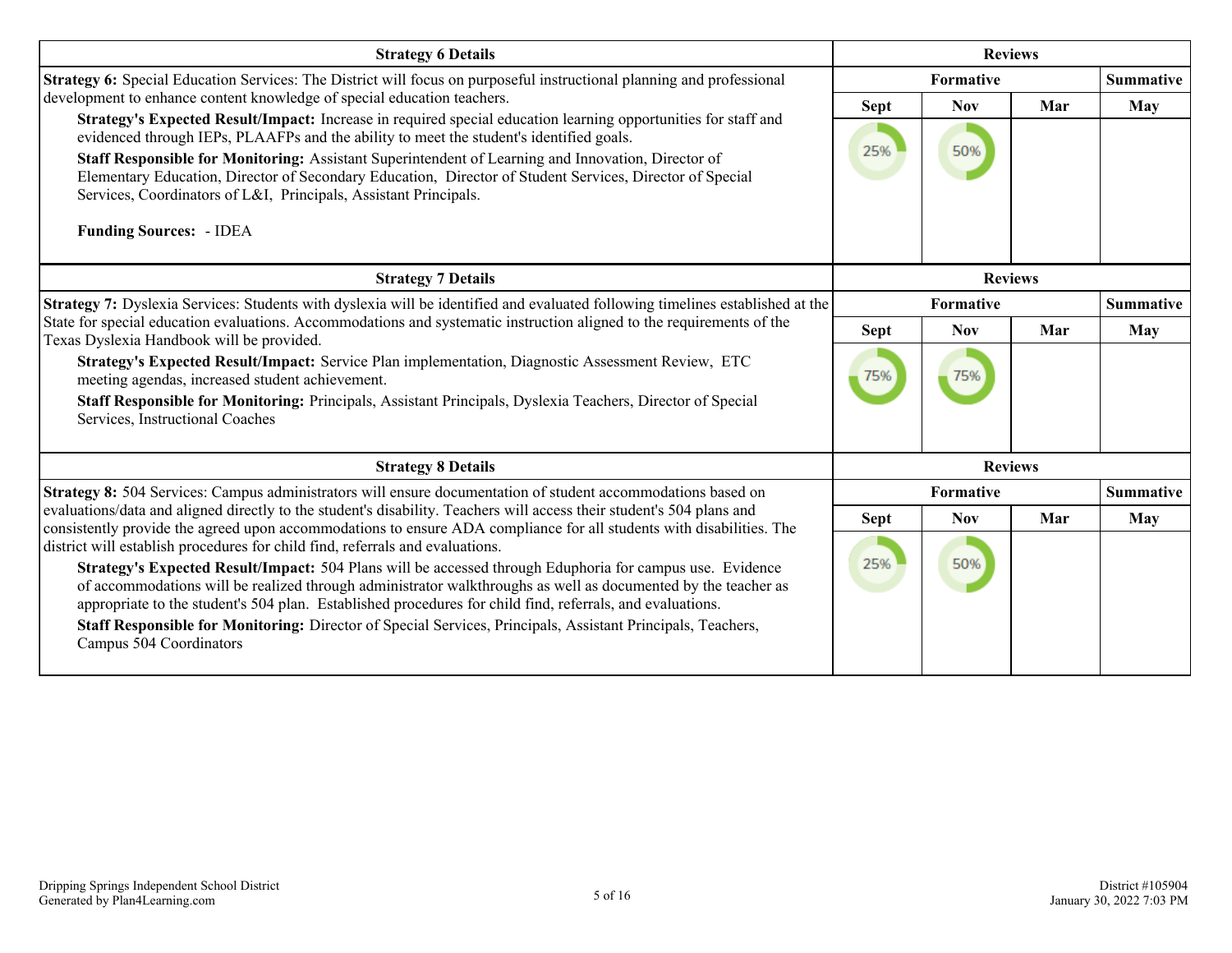| <b>Strategy 9 Details</b>                                                                                                                                                                                                                                                                                                                                                                                                                                                                                                                                                                                                                                                                            | <b>Reviews</b>    |                         |                |                         |
|------------------------------------------------------------------------------------------------------------------------------------------------------------------------------------------------------------------------------------------------------------------------------------------------------------------------------------------------------------------------------------------------------------------------------------------------------------------------------------------------------------------------------------------------------------------------------------------------------------------------------------------------------------------------------------------------------|-------------------|-------------------------|----------------|-------------------------|
| Strategy 9: Accelerated Instruction for At-Risk Students: Accelerated instruction will be provided for all students not                                                                                                                                                                                                                                                                                                                                                                                                                                                                                                                                                                              |                   | Formative               |                | <b>Summative</b>        |
| meeting the minimum standard on state assessments. These supplemental instructional opportunities can be provided by<br>enrichment classes and other tutoring methods during the school year and/or during summer school programs as required by<br>HB 4545.<br>Strategy's Expected Result/Impact: Increase in performance for students At-Risk through additional tutorial<br>time and differentiated enrichment activities within the unit/content of study or through stand-alone tutoring<br>opportunities.<br>Accelerated Learning Committee documentation for 3rd, 5th and 8th grade, educational plans for any student not<br>meeting minimum standard on STAAR in the 2020-2021 school year. | <b>Sept</b><br>5% | <b>Nov</b><br>20%       | Mar            | May                     |
| Staff Responsible for Monitoring: Principals, Assistant Principals, Teachers, Instructional Coaches<br><b>Funding Sources:</b> - State Compensatory Education                                                                                                                                                                                                                                                                                                                                                                                                                                                                                                                                        |                   |                         |                |                         |
| <b>Strategy 10 Details</b>                                                                                                                                                                                                                                                                                                                                                                                                                                                                                                                                                                                                                                                                           | <b>Reviews</b>    |                         |                |                         |
| Strategy 10: Gifted and Talented: Teachers of G/T students will receive the appropriate amount of professional<br>development (30 hours initial training, 6-hour annual update). The district has established guidelines for GT nominations,<br>screening, selection and placement.                                                                                                                                                                                                                                                                                                                                                                                                                  | <b>Sept</b>       | Formative<br><b>Nov</b> | Mar            | <b>Summative</b><br>May |
| Strategy's Expected Result/Impact: GT Guidelines and Procedures, Compliance update, and all teachers of GT<br>students trained with either the 30-hour initial training or the 6-hour update as tracked through Eduphoria. The<br>impact would be a better understanding of the needs of the gifted learner and a widely understood GT process for<br>selection and placement.                                                                                                                                                                                                                                                                                                                       | ■<br>5%           | 10%                     |                |                         |
| Staff Responsible for Monitoring: Director of Elementary Education, Director of Secondary Education, GT<br>Teachers, Coordinators of L&I, Principals, Assistant Principals, Teachers, Instructional Coaches, GT Advisory<br>Committee.                                                                                                                                                                                                                                                                                                                                                                                                                                                               |                   |                         |                |                         |
| <b>Strategy 11 Details</b>                                                                                                                                                                                                                                                                                                                                                                                                                                                                                                                                                                                                                                                                           |                   |                         | <b>Reviews</b> |                         |
| Strategy 11: College, Career, and Military Readiness: Campus administration will provide students and parents with                                                                                                                                                                                                                                                                                                                                                                                                                                                                                                                                                                                   |                   | <b>Formative</b>        |                | <b>Summative</b>        |
| activities and information about post-secondary readiness, career education, military requirements, college readiness, and<br>specific opportunities to enroll in courses providing rigorous learning experiences for students.                                                                                                                                                                                                                                                                                                                                                                                                                                                                      | <b>Sept</b>       | <b>Nov</b>              | Mar            | <b>May</b>              |
| Strategy's Expected Result/Impact: Increase in the number of students selecting to enroll in rigorous learning<br>experiences including Dual enrollment (OnRamps), Dual Credit, Advanced Placement, and CTE pathways<br>leading to industry certification. Meeting HB 3 CCMR Goals.                                                                                                                                                                                                                                                                                                                                                                                                                  | 10%               | 20%                     |                |                         |
| Staff Responsible for Monitoring: Principals, Assistant Principals, Counselors, Assistant Superintendent of<br>Learning and Innovation and Director of Secondary Education                                                                                                                                                                                                                                                                                                                                                                                                                                                                                                                           |                   |                         |                |                         |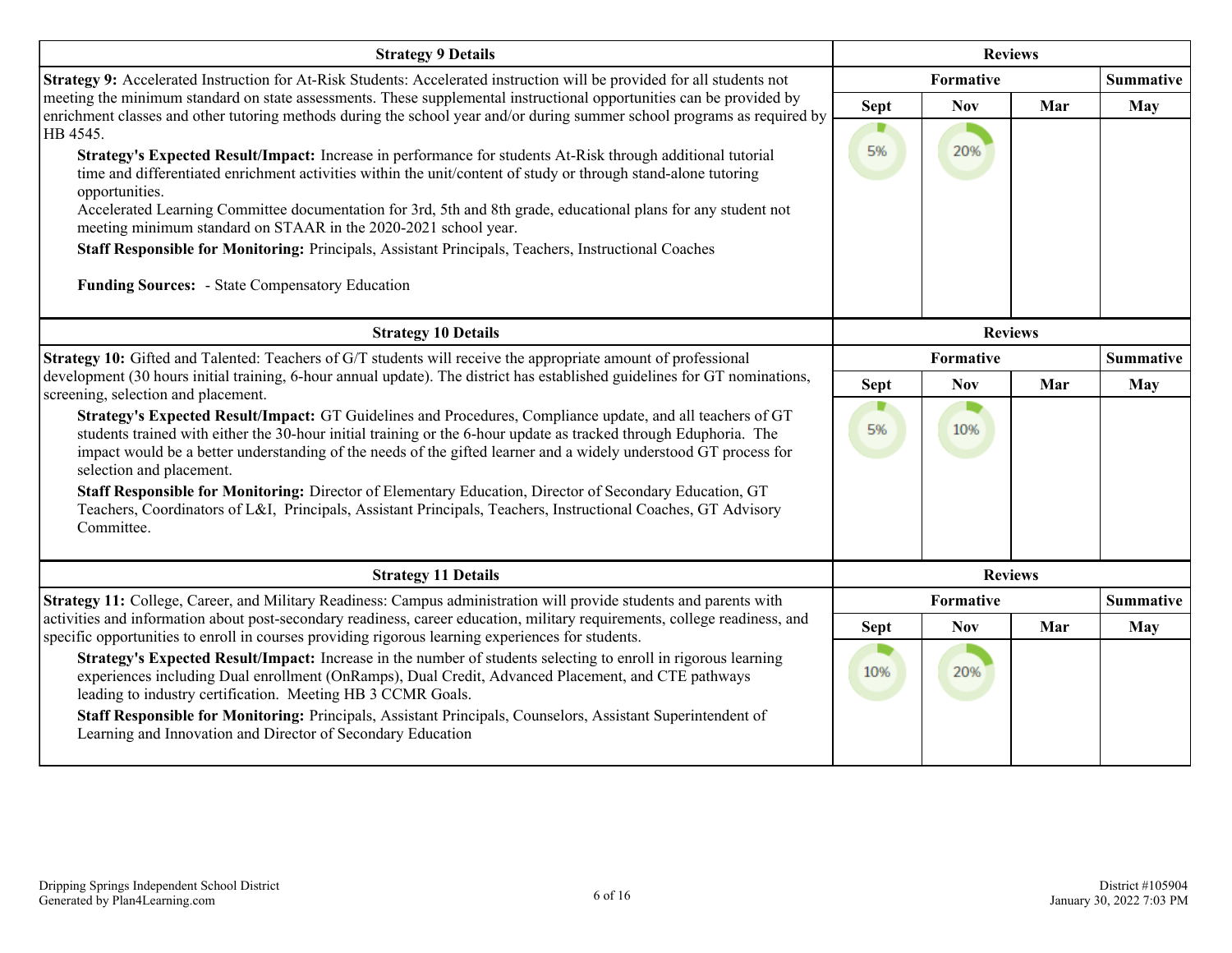| <b>Strategy 12 Details</b>                                                                                                                                                                                                                                                                                                                                                                                                           |                    | <b>Reviews</b>    |     |                  |
|--------------------------------------------------------------------------------------------------------------------------------------------------------------------------------------------------------------------------------------------------------------------------------------------------------------------------------------------------------------------------------------------------------------------------------------|--------------------|-------------------|-----|------------------|
| Strategy 12: Career and Technical Education: The district will continue to enhance the CTE program, certifications offered                                                                                                                                                                                                                                                                                                           |                    | Formative         |     | <b>Summative</b> |
| and real-world experience connections by designing programming that equips all learners in developing their voice,<br>focusing on a growth mindset, resiliency, and grit to become socially, emotionally, college, career, and life ready.<br>Strategy's Expected Result/Impact: Increase student achievement in designated areas of college, career, and<br>military readiness (CCMR) and meeting HB3 CCMR Goals.                   | <b>Sept</b><br>15% | <b>Nov</b><br>20% | Mar | <b>May</b>       |
| Staff Responsible for Monitoring: Principals, Assistant Principals, Counselors, Instructional Coaches, Director<br>of Secondary Education, Teachers                                                                                                                                                                                                                                                                                  |                    |                   |     |                  |
| <b>Funding Sources:</b> - Perkins V                                                                                                                                                                                                                                                                                                                                                                                                  |                    |                   |     |                  |
| <b>Strategy 13 Details</b>                                                                                                                                                                                                                                                                                                                                                                                                           | <b>Reviews</b>     |                   |     |                  |
| Strategy 13: Early Childhood: Pre-K curriculum will be based upon the Pre-K guidelines including the ten domains                                                                                                                                                                                                                                                                                                                     |                    | Formative         |     | <b>Summative</b> |
| identified and aligned to the Kindergarten curriculum with a focus on early childhood literacy and mathematics and the<br>curriculum will be collaboratively developed and planned throughout the year.                                                                                                                                                                                                                              | <b>Sept</b>        | <b>Nov</b>        | Mar | <b>May</b>       |
| Strategy's Expected Result/Impact: Curriculum documents noting the ten domains and alignment to<br>kindergarten standards. Student academic achievement will be monitored through the CLI Engage software<br>system. There will be an increase in diagnostic data and preparedness for kindergarten readiness.<br>Staff Responsible for Monitoring: Director of Elementary Education, Principals, Instructional Coaches,<br>Teachers | 35%                | 50%               |     |                  |
| <b>Strategy 14 Details</b>                                                                                                                                                                                                                                                                                                                                                                                                           |                    | <b>Reviews</b>    |     |                  |
| Strategy 14: Kindergarten: The district will provide resources to parents to ensure a smooth transition from early childhood                                                                                                                                                                                                                                                                                                         | Formative          |                   |     | <b>Summative</b> |
| programs such as PK, daycare, and at-home-based child care to ensure success in kindergarten through events such as<br>campus tours, kindergarten round-up, kinder camp, kindergarten back to school event.                                                                                                                                                                                                                          | <b>Sept</b>        | <b>Nov</b>        | Mar | <b>May</b>       |
| Strategy's Expected Result/Impact: Increase in readiness skills for kindergarten.<br>Staff Responsible for Monitoring: Director of Elementary Education, Principals, Instructional Coaches,<br>Teachers, Counselors                                                                                                                                                                                                                  | 50%                | 70%               |     |                  |
| <b>Strategy 15 Details</b>                                                                                                                                                                                                                                                                                                                                                                                                           |                    | <b>Reviews</b>    |     |                  |
| <b>Strategy 15:</b> Technology: The district will develop a framework for leveraging digital learning resources to expand access                                                                                                                                                                                                                                                                                                     |                    | Formative         |     | <b>Summative</b> |
| to rigorous, real-world experiences across the curriculum and to help students develop skills in creativity, collaboration,<br>critical thinking, problem-solving, communication, technology literacy, and digital citizenship.                                                                                                                                                                                                      | <b>Sept</b>        | <b>Nov</b>        | Mar | <b>May</b>       |
| Strategy's Expected Result/Impact: Collaborative curriculum documents with aligned resources, including<br>aligned performance assessments.<br>Staff Responsible for Monitoring: Assistant Superintendent of Learning and Innovation, Director of<br>Technology, Director of Elementary Education, Director of Secondary Education, Director of Student Services,<br>L&I Coordinators, and Facilitators of Learning and Innovation   | 15%                | 35%               |     |                  |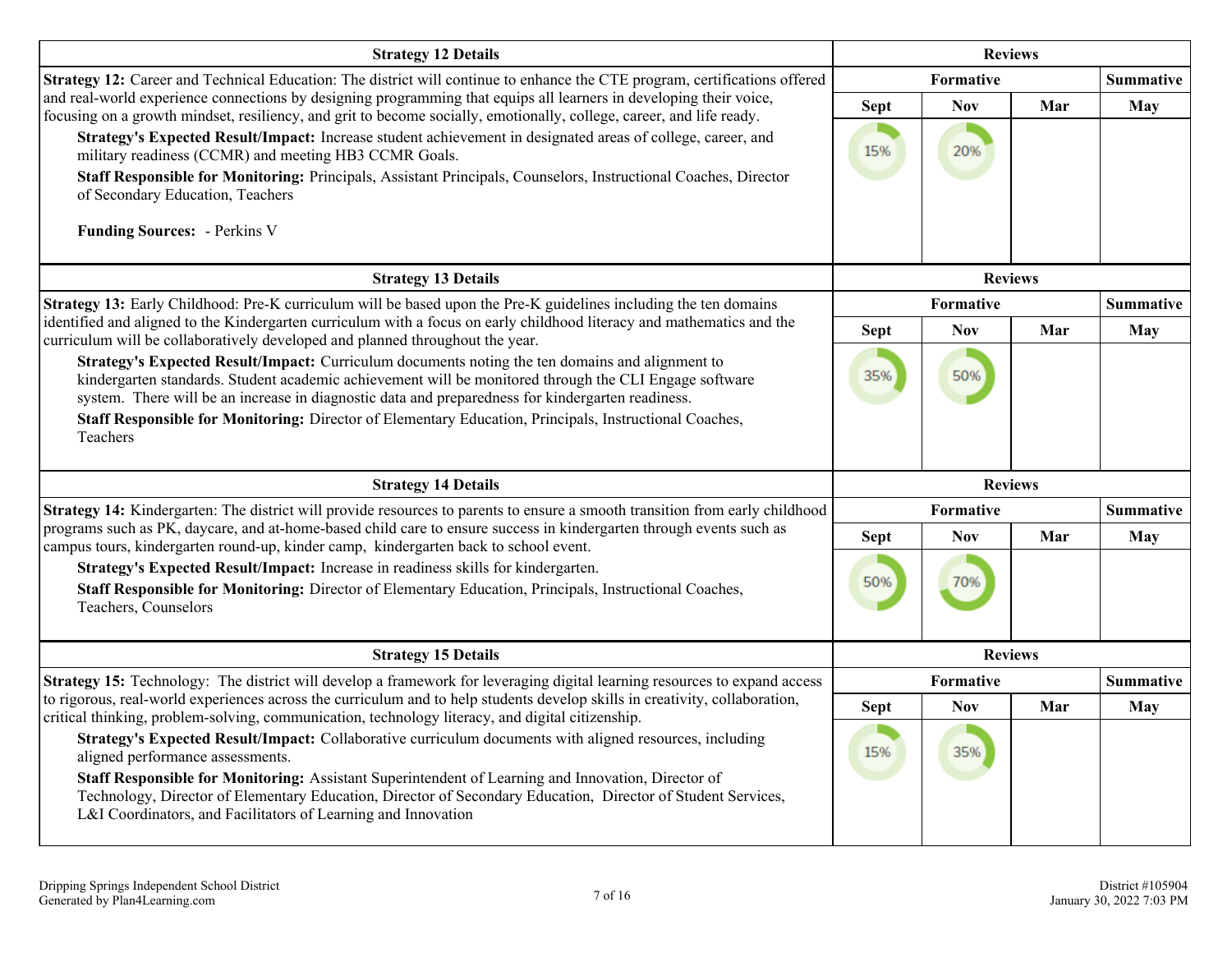| <b>Strategy 16 Details</b>                                                                                                                                                                                                                                                                                                       |                | <b>Reviews</b> |                |                  |
|----------------------------------------------------------------------------------------------------------------------------------------------------------------------------------------------------------------------------------------------------------------------------------------------------------------------------------|----------------|----------------|----------------|------------------|
| Strategy 16: Pregnancy-Related Services: Support services will be provided to pregnant and parenting students in their                                                                                                                                                                                                           |                | Formative      |                | <b>Summative</b> |
| completion of requirements needed for graduation while learning to manage the responsibilities of parenthood. Students<br>and families in need of support should reach out to their campus counselor.                                                                                                                            | <b>Sept</b>    | <b>Nov</b>     | Mar            | <b>May</b>       |
| Strategy's Expected Result/Impact: Completion of credits/promotion to next grade level<br>Staff Responsible for Monitoring: Assistant Superintendent of Learning and Innovation, and Director of<br>Student Services, Principals, Counselors                                                                                     | 100%           | 100%           | 100%           |                  |
| <b>Strategy 17 Details</b>                                                                                                                                                                                                                                                                                                       | <b>Reviews</b> |                |                |                  |
| Strategy 17: Higher Education Requirements: The district will ensure that secondary students', teachers, counselors, and                                                                                                                                                                                                         | Formative      |                |                | <b>Summative</b> |
| parents receive information about higher education admissions and financial aid opportunities, dual credit opportunities,<br>HB5 graduation requirements, the TEXAS grant program, scholarships, endorsements, and the need for students to make                                                                                 | <b>Sept</b>    | <b>Nov</b>     | Mar            | <b>May</b>       |
| informed curriculum choices to be prepared for success beyond high school.                                                                                                                                                                                                                                                       |                |                |                |                  |
| Strategy's Expected Result/Impact: Enrollment in rigorous coursework opportunities, attendance, and evidence<br>of information provided to stakeholders.                                                                                                                                                                         | 50%            | 65%            |                |                  |
| Staff Responsible for Monitoring: Assistant Superintendent of Learning and Innovation, and Director of<br>SEL&Health Services, Director of Secondary Education, Principals, Counselors                                                                                                                                           |                |                |                |                  |
| <b>Strategy 18 Details</b>                                                                                                                                                                                                                                                                                                       |                |                | <b>Reviews</b> |                  |
| Strategy 18: Successful Transitions Between Grade Levels: The district provides academic counseling support services to                                                                                                                                                                                                          |                | Formative      |                | <b>Summative</b> |
| elementary students transitioning to the middle school campuses and from the middle school campuses to the high school.<br>Academic counseling for seniors transitioning to post-secondary settings will also be provided.                                                                                                       | <b>Sept</b>    | <b>Nov</b>     | Mar            | May              |
| Strategy's Expected Result/Impact: Academic and social-emotional readiness skills for the next grade level,<br>attendance, course completion, improved CCMR indicators.<br>Staff Responsible for Monitoring: Director of SEL & Health Services, Director of Secondary Education,<br>Principals, Assistant Principals, Counselors | D<br>5%        | D<br>5%        |                |                  |
| <b>Strategy 19 Details</b>                                                                                                                                                                                                                                                                                                       |                |                | <b>Reviews</b> |                  |
| Strategy 19: Increasing Attendance, Drop-Out Prevention: The district will monitor attendance and course completion to                                                                                                                                                                                                           |                | Formative      |                | <b>Summative</b> |
| provide academic and social-emotional intervention and supports to ensure all students graduate.<br>Strategy's Expected Result/Impact: Increased Attendance rate and decreased Drop-Out Rate                                                                                                                                     | <b>Sept</b>    | <b>Nov</b>     | Mar            | May              |
| Staff Responsible for Monitoring: Assistant Superintendent of Learning and Innovation, Director of SEL &<br>Health Services, Director of Secondary Education, Principals, Counselors                                                                                                                                             | 10%            | 30%            |                |                  |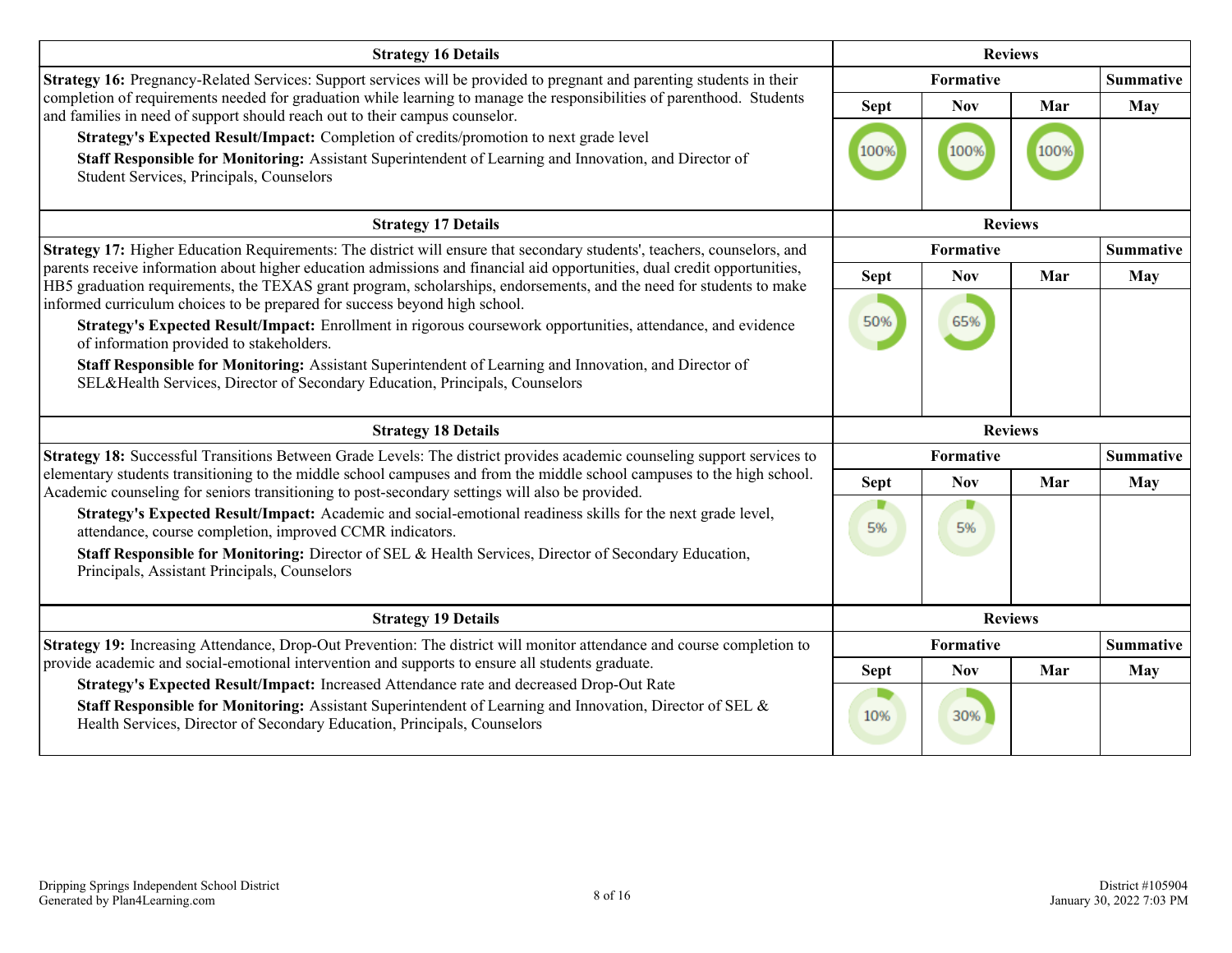<span id="page-8-0"></span>

| <b>Strategy 20 Details</b>                                                                                                                                                                         |                  | <b>Reviews</b>   |      |                  |
|----------------------------------------------------------------------------------------------------------------------------------------------------------------------------------------------------|------------------|------------------|------|------------------|
| <b>Strategy 20:</b> Homelessness and Foster Care: The district liaison will ensure students identified for either of these programs,                                                               |                  | <b>Formative</b> |      | <b>Summative</b> |
| have access to free lunch, transportation services and supplemental resources as needed.                                                                                                           | <b>Sept</b>      | <b>Nov</b>       | Mar  | May              |
| Strategy's Expected Result/Impact: Maintain and increase access to services as needed to meet the needs of<br>students to ensure proper supports are in place for learning and overall well-being. |                  | 100%             |      |                  |
| Staff Responsible for Monitoring: Director of Student Services, Director of SEL & Health Services,<br>Counselors                                                                                   | 100%             |                  | 100% |                  |
| <b>Funding Sources:</b> - Title I, Part A                                                                                                                                                          |                  |                  |      |                  |
| <b>Strategy 21 Details</b>                                                                                                                                                                         |                  |                  |      |                  |
| Strategy 21: DAEP: The district will monitor performance data of students served in the DAEP including student groups                                                                              | <b>Formative</b> |                  |      | <b>Summative</b> |
|                                                                                                                                                                                                    |                  |                  |      |                  |
| served, attendance rates, pre- post- assessment results, dropout rates, graduation rates and recidivism rates.                                                                                     | <b>Sept</b>      | <b>Nov</b>       | Mar  | May              |
| Strategy's Expected Result/Impact: Decreased number of repeated offenders; Decreased number of mandatory<br>placements                                                                             |                  |                  |      |                  |
| Staff Responsible for Monitoring: DAEP Administrator, Principals, Director of Secondary Education                                                                                                  | 10%              | 25%              |      |                  |

**Goal 2:** Staff Quality, Recruitment, and Retention:

Support the vision and mission of the district by placing a Life Changer in every position.

**Performance Objective 1:** The district will hire high-quality staff, highly qualified paraprofessionals and develop, empower and sustain leaders who are committed to the vision and mission of the district.

#### **HB3 Goal**

**Evaluation Data Sources:** Paraprofessional Compliance Report, TEA Equity Plan, Retention Reports, ADDs data, Increased Student Achievement

| <b>Strategy 1 Details</b>                                                                                                                                                                                                       | <b>Reviews</b> |            |     |                  |
|---------------------------------------------------------------------------------------------------------------------------------------------------------------------------------------------------------------------------------|----------------|------------|-----|------------------|
| <b>Strategy 1:</b> Attract/Retain Staff: The district will attract and retain highly qualified teachers for instruction and                                                                                                     |                | Formative  |     | <b>Summative</b> |
| intervention/tutorials.                                                                                                                                                                                                         | <b>Sept</b>    | <b>Nov</b> | Mar | <b>May</b>       |
| Strategy's Expected Result/Impact: Increase retention rates of effective Life Changers.<br>Staff Responsible for Monitoring: Chief Human Resource Officer, Assistant Superintendent of L&I, Director<br>of Elementary Education | 40%            | 65%        |     |                  |
| <b>Funding Sources:</b> - Title II, Part A                                                                                                                                                                                      |                |            |     |                  |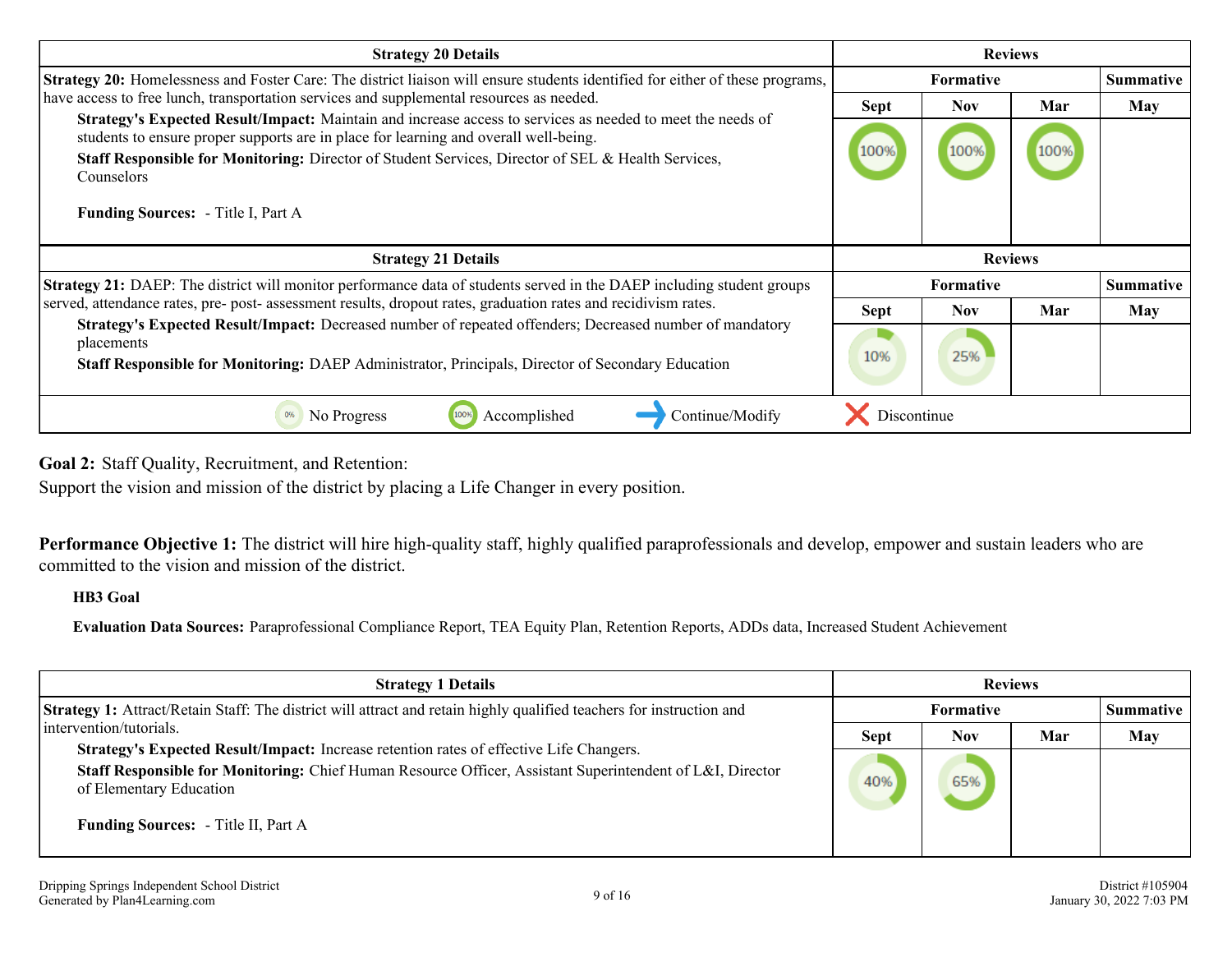<span id="page-9-0"></span>

| <b>Strategy 2 Details</b>                                                                                                                                                                                                                                                                                                                                                                                    |                |                | <b>Reviews</b> |                  |
|--------------------------------------------------------------------------------------------------------------------------------------------------------------------------------------------------------------------------------------------------------------------------------------------------------------------------------------------------------------------------------------------------------------|----------------|----------------|----------------|------------------|
| <b>Strategy 2:</b> Professional Development: The district will continue to build on mentor training and structures of support for                                                                                                                                                                                                                                                                            | Formative      |                |                | <b>Summative</b> |
| new educators, administrators, and staff.                                                                                                                                                                                                                                                                                                                                                                    | <b>Sept</b>    | <b>Nov</b>     | Mar            | May              |
| Strategy's Expected Result/Impact: A mentoring system will be utilized to support and retain new staff.<br>Staff Responsible for Monitoring: Assistant Superintendent of Learning and Innovation, Director of<br>Elementary Education, Director of Secondary Education, Director of SEL & Health Services, Instructional<br>Coordinators and Director of Student Services, Principals, Assistant Principals. | 60%            | 85%            |                |                  |
| Funding Sources: - Title II, Part A                                                                                                                                                                                                                                                                                                                                                                          |                |                |                |                  |
| <b>Strategy 3 Details</b>                                                                                                                                                                                                                                                                                                                                                                                    | <b>Reviews</b> |                |                |                  |
| Strategy 3: Professional Learning: Implement high-quality professional learning focused on the science of reading                                                                                                                                                                                                                                                                                            |                | Formative      |                | <b>Summative</b> |
| (Reading Academies) for all PreK-3rd grade teachers, leaders, and staff to build capacity in strengthening literacy skills for<br>elementary educators and align instructional practices.                                                                                                                                                                                                                    | Sept           | <b>Nov</b>     | Mar            | May              |
| Strategy's Expected Result/Impact: Learner growth and development in literacy with targeted growth tracked<br>through diagnostic, state, and district assessments. Meeting HB 3 Early Childhood Literacy Goals.<br>Staff Responsible for Monitoring: Reading cohort leader, Director of Elementary Education, Principals                                                                                     | 75%            | 90%            |                |                  |
| <b>Strategy 4 Details</b>                                                                                                                                                                                                                                                                                                                                                                                    |                | <b>Reviews</b> |                |                  |
| Strategy 4: Professional Learning: Provide professional learning that emphasizes best practices in developing mathematical                                                                                                                                                                                                                                                                                   |                | Formative      |                | <b>Summative</b> |
| reasoning and numeracy and align practices within math across the district.                                                                                                                                                                                                                                                                                                                                  | <b>Sept</b>    | <b>Nov</b>     | Mar            | May              |
| Strategy's Expected Result/Impact: Learner growth in math development and targeted growth tracked through<br>diagnostic, state, and district assessments. Meeting HB 3 Early Childhood Math Goals.<br>Staff Responsible for Monitoring: Director of Elementary Education, Director of Secondary Education,<br>Principals, Curriculum Coordinators, Instructional Coaches, Teachers.                          | 80%            | 90%            |                |                  |
| Accomplished<br>0%<br>No Progress<br>100%<br>Continue/Modify                                                                                                                                                                                                                                                                                                                                                 | Discontinue    |                |                |                  |

**Goal 3:** School Culture, Communication, and Compliance:

All students will be educated in a safe environment that promotes collaborative and positive communication within the organization that effectively and efficiently manages operational, programmatic, and fiscal compliance.

Performance Objective 1: The district will ensure campus/district safety, by providing resources to support district operations. engage parents and families in frequent and ongoing communications, and utilize fiscal transparency.

**Evaluation Data Sources:** Incident Reports, Budgets, Communications, Surveys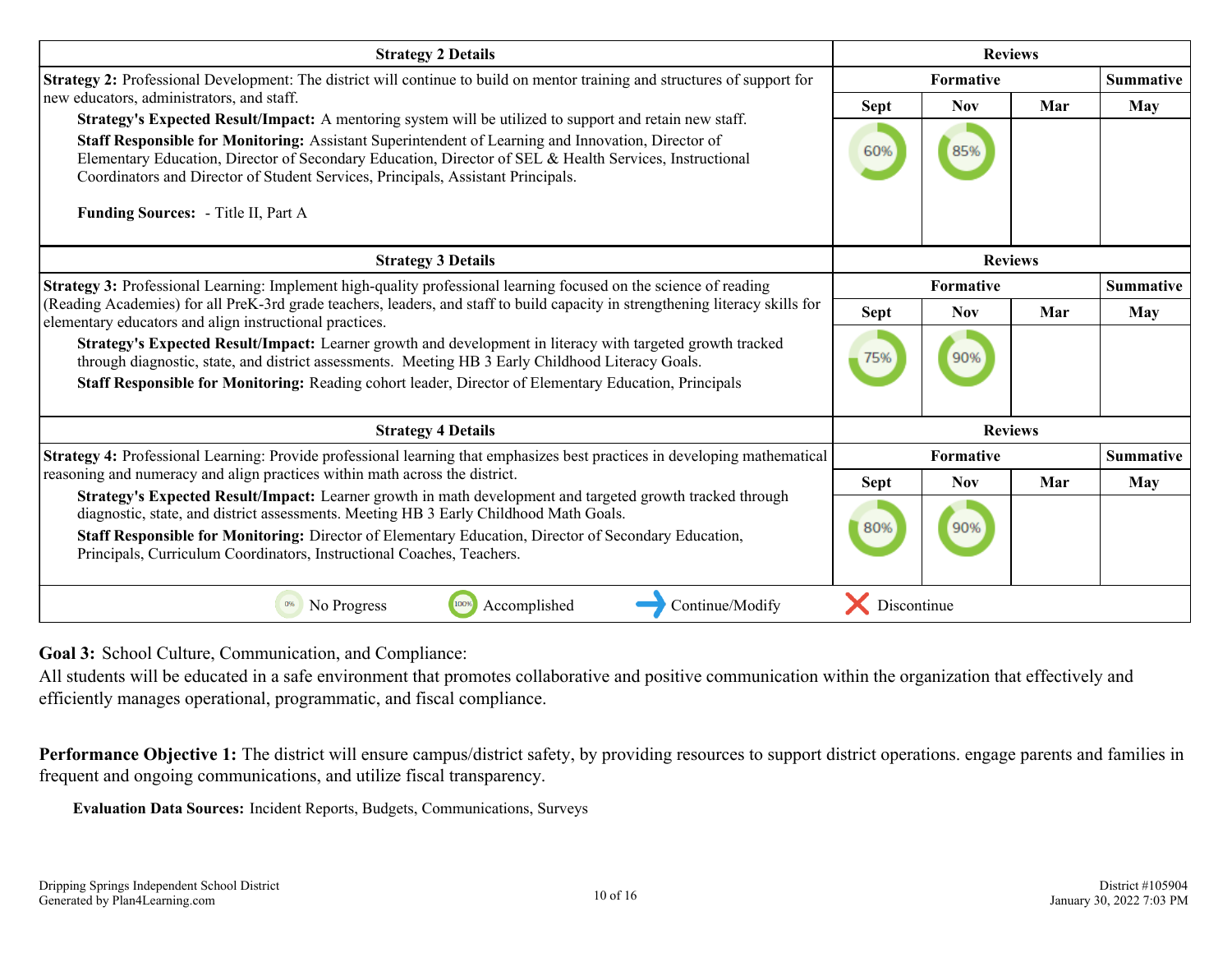| <b>Strategy 1 Details</b>                                                                                                                                                                                                                                                                                                                                                            |                | <b>Reviews</b> |      |                  |
|--------------------------------------------------------------------------------------------------------------------------------------------------------------------------------------------------------------------------------------------------------------------------------------------------------------------------------------------------------------------------------------|----------------|----------------|------|------------------|
| <b>Strategy 1:</b> Goal Setting (CNA/CIP/DIP): The district has an established site-based decision making committee that                                                                                                                                                                                                                                                             |                | Formative      |      | <b>Summative</b> |
| focuses on the district improvement planning process, and carries out responsibilities such as, but not limited to, the district<br>calendar, professional development plans, budgets, compliance documents, waivers, accountability requirements, drop-out                                                                                                                          | <b>Sept</b>    | <b>Nov</b>     | Mar  | May              |
| and attendance rates, Federal/state requirements, etc.<br>Strategy's Expected Result/Impact: Improved student performance and streamlined processes to ensure high<br>levels of accountability.                                                                                                                                                                                      | 100%           | 100%           |      |                  |
| Staff Responsible for Monitoring: Assistant Superintendent of Learning and Innovation, Director of<br>Technology, Director of Elementary Education, Director of Secondary Education, Director of SEL & Health<br>Services, Director of Special Services, and Director of Student Services, Principals                                                                                |                |                |      |                  |
| <b>Strategy 2 Details</b>                                                                                                                                                                                                                                                                                                                                                            | <b>Reviews</b> |                |      |                  |
| Strategy 2: Fiscal Compliance: To increase program effectiveness, eliminate duplication, and reduce fragmentation of                                                                                                                                                                                                                                                                 | Formative      |                |      | <b>Summative</b> |
| instructional programs, the district will coordinate federal (TI, TII, TIII, TIV), state (SCE, SAMP), and local funds to<br>provide appropriate programs, instruction, and services to all students while maximizing the impact of available resources.                                                                                                                              | <b>Sept</b>    | <b>Nov</b>     | Mar  | May              |
| Strategy's Expected Result/Impact: Effective and efficient use of federal, state and local funds with<br>maximizing student outcomes.<br>Staff Responsible for Monitoring: Superintendent, Assistant Superintendent of Business, Assistant<br>Superintendent of Learning and Innovation, Executive Director of Communications, Chief Human Resources<br>Officer, Director of Finance | 100%           | 100%           | 100% |                  |
| Funding Sources: - Title I, Part A, - Title III, ELA, - Title II, Part A, - State Compensatory Education, -<br>Title IV, - Title III, Immigrant, - Perkins V, - IDEA                                                                                                                                                                                                                 |                |                |      |                  |
| <b>Strategy 3 Details</b>                                                                                                                                                                                                                                                                                                                                                            |                | <b>Reviews</b> |      |                  |
| <b>Strategy 3:</b> School Resource Officer(s): The primary responsibility of the SRO is to be a visible law enforcement presence                                                                                                                                                                                                                                                     |                | Formative      |      | <b>Summative</b> |
| on campus to deter, prevent and respond to crime. The SRO(s) provide guidance to school officials on law-related matters,<br>helps assess school safety needs and serves as a vital link to other emergency personnel during critical incidents.                                                                                                                                     | <b>Sept</b>    | <b>Nov</b>     | Mar  | May              |
| Strategy's Expected Result/Impact: Increased safety on district facilities to ensure students are educated in a<br>safe, secure environment.<br>Support student and staff positive interactions with law enforcement as partners in education.<br><b>Staff Responsible for Monitoring: Safety Manager, SRO, Principals</b>                                                           | 100%           | 100%           |      |                  |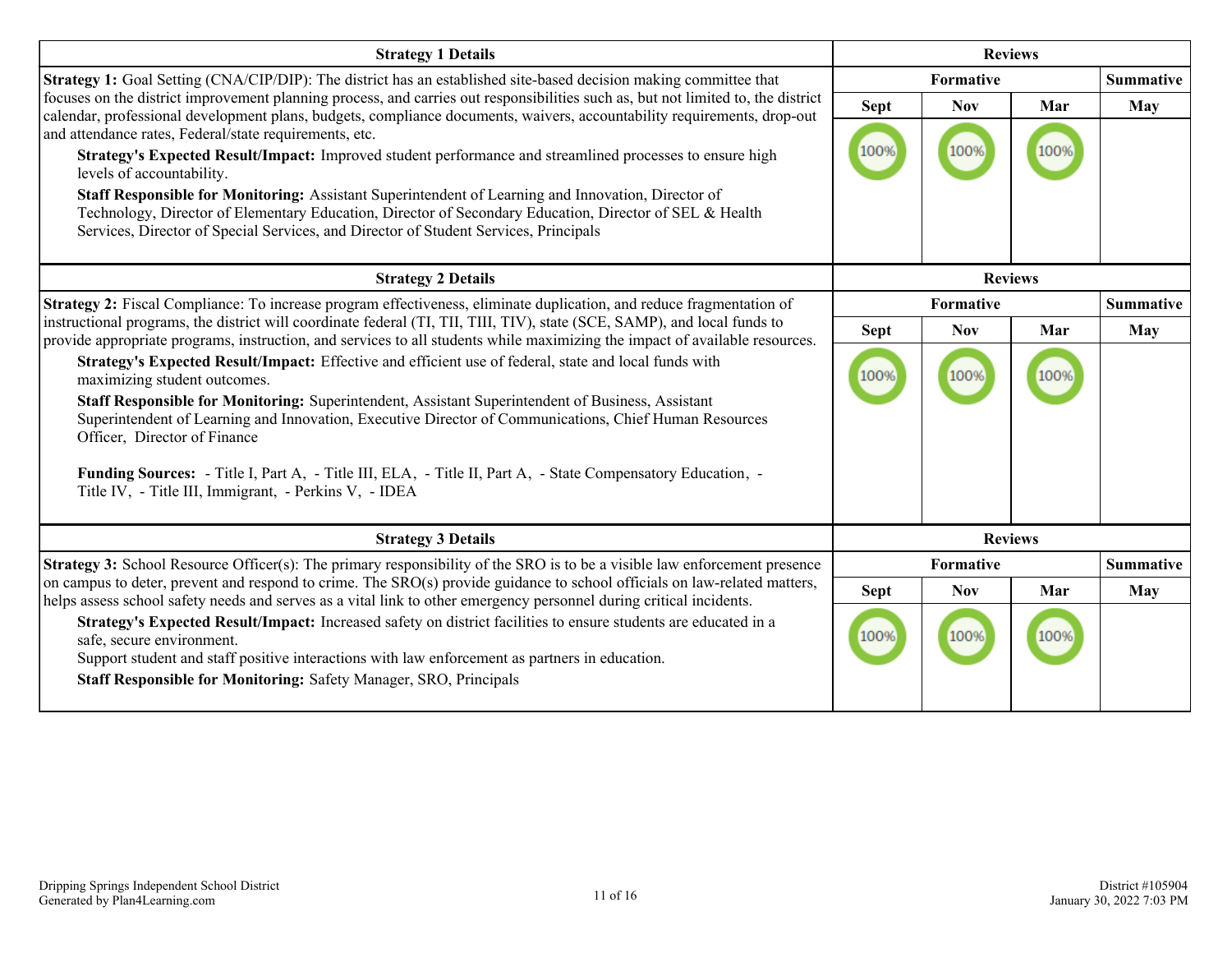| <b>Strategy 4 Details</b>                                                                                                                                                                                                                     |             | <b>Reviews</b>   |                |                  |
|-----------------------------------------------------------------------------------------------------------------------------------------------------------------------------------------------------------------------------------------------|-------------|------------------|----------------|------------------|
| Strategy 4: Public Meeting: The district holds an annual public meeting upon receipt of district/campus ratings from the                                                                                                                      |             | Formative        |                | <b>Summative</b> |
| Texas Education Agency regarding performance and the district improvement plan.                                                                                                                                                               | <b>Sept</b> | <b>Nov</b>       | Mar            | May              |
| Strategy's Expected Result/Impact: Increase parent and community awareness and transparency with academic<br>performance of the district and each campus.                                                                                     | 30%         | 50%              |                |                  |
| Staff Responsible for Monitoring: Superintendent and Assistant Superintendent of Learning and Innovation,<br>Assistant Superintendent of Business                                                                                             |             |                  |                |                  |
| <b>Strategy 5 Details</b>                                                                                                                                                                                                                     |             | <b>Reviews</b>   |                |                  |
| Strategy 5: Student Safety: The district will utilize communication channels with area emergency operations departments,                                                                                                                      |             | <b>Formative</b> |                | <b>Summative</b> |
| provide training, manage security coverage, update the Emergency Operations Procedures, and conduct safety/security<br>audits. Equipment, hardware and software updates will be acquired as needed to enhance campus and district security    | <b>Sept</b> | <b>Nov</b>       | Mar            | May              |
| measures. Campuses will conduct safety drills, require visitor sign in and badges, ensure perimeter doors are locked and                                                                                                                      |             |                  |                |                  |
| other precautions, as necessary.                                                                                                                                                                                                              | 100%        | 100%             | 100%           |                  |
| Strategy's Expected Result/Impact: Increased safety on district facilities to ensure students are educated in a<br>safe, secure environment.                                                                                                  |             |                  |                |                  |
| Staff Responsible for Monitoring: SROs, Safety Managers, Principals, Assistant Principals                                                                                                                                                     |             |                  |                |                  |
| <b>Strategy 6 Details</b>                                                                                                                                                                                                                     |             | <b>Reviews</b>   |                |                  |
| <b>Strategy 6:</b> Title I: The Title I, Part A school wide program is designed to provide supplemental instructional supports to                                                                                                             |             | <b>Formative</b> |                | <b>Summative</b> |
| campuses, with a population that contains 40% or higher of low-income students to increase academic achievement. The<br>basis for eligibility is indicated on the ESSA Consolidated Federal Grant Application and campuses are served in rank | <b>Sept</b> | <b>Nov</b>       | Mar            | May              |
| order, with per pupil allocations tiered, based on need of services.                                                                                                                                                                          |             |                  |                |                  |
| Strategy's Expected Result/Impact: Increased student outcomes and performance.                                                                                                                                                                | 75%         | 85%              |                |                  |
| Staff Responsible for Monitoring: Title I Campus Principals and Assistant Principals                                                                                                                                                          |             |                  |                |                  |
| Funding Sources: - Title I, Part A                                                                                                                                                                                                            |             |                  |                |                  |
| <b>Strategy 7 Details</b>                                                                                                                                                                                                                     |             |                  | <b>Reviews</b> |                  |
| Strategy 7: Title I: Title I campuses will conduct an annual meeting to review and revise the written Parental and Family                                                                                                                     |             | <b>Formative</b> |                | <b>Summative</b> |
| Engagement Plan. The plan is developed jointly with, agreed upon by, and distributed to, parents of participating students.                                                                                                                   | <b>Sept</b> | <b>Nov</b>       | Mar            | May              |
| Strategy's Expected Result/Impact: Increase family engagement and facilitate strong mutual accountability for<br>increasing student achievement.                                                                                              |             |                  |                |                  |
| Staff Responsible for Monitoring: Title I Campus Principals and Assistant Principals                                                                                                                                                          | 100%        | 100%             | 100%           |                  |
| Funding Sources: - Title I, Part A                                                                                                                                                                                                            |             |                  |                |                  |
| 100%<br>Continue/Modify<br>0%<br>No Progress<br>Accomplished                                                                                                                                                                                  | Discontinue |                  |                |                  |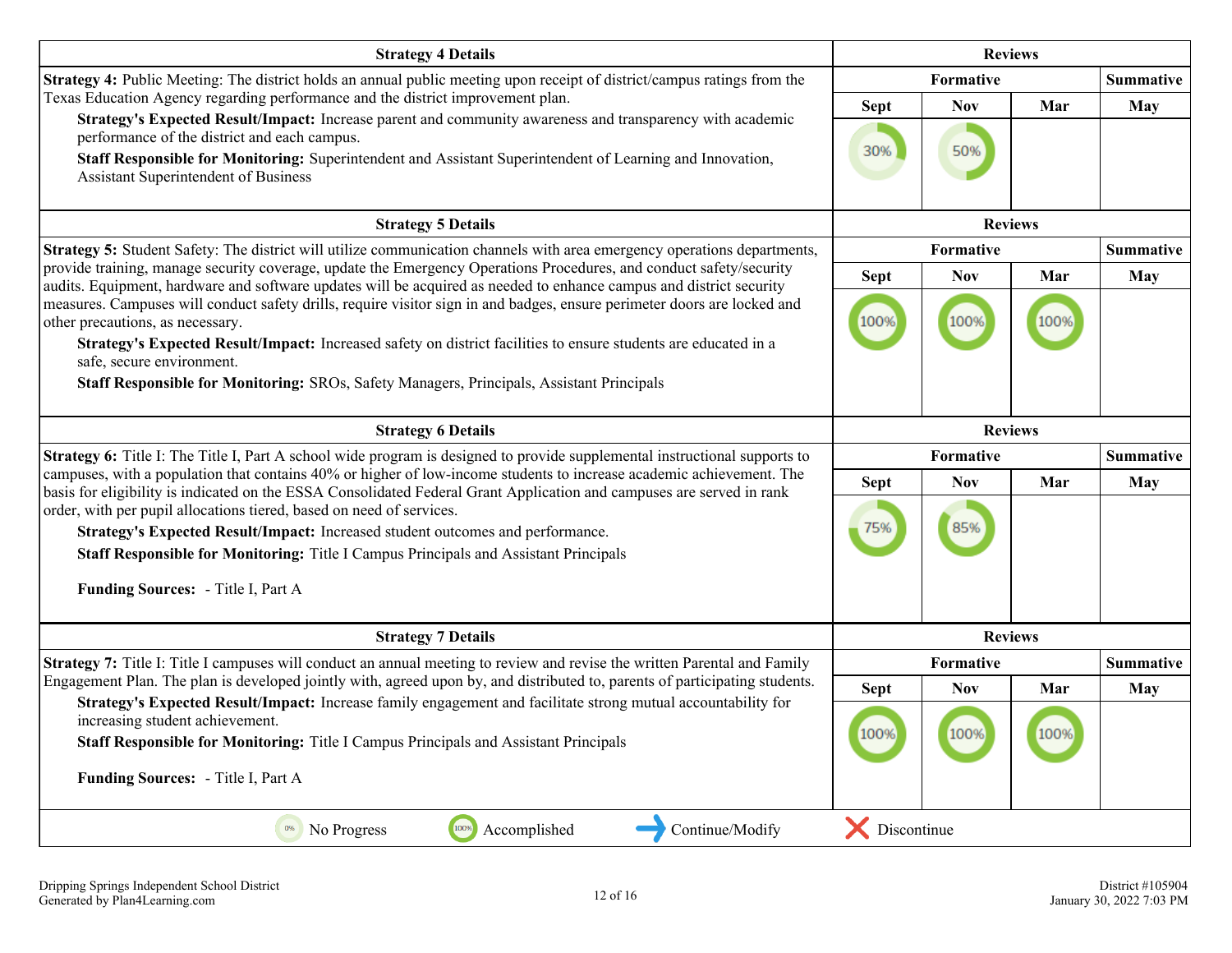<span id="page-12-0"></span>**Goal 4:** Social-Emotional, Mental, and Health Wellness:

DSISD will support and enhance students' social and emotional skills, attitudes, relationships, academic performance, and perceptions of classroom and school climate through comprehensive social-emotional/counseling and health wellness programs designed to address student needs.

**Performance Objective 1:** Promote social-emotional, mental, and health wellness for all students by increasing access to developed responsive support services as measured by surveys and feedback from students, parents, and staff.

**Evaluation Data Sources:** Survey data, response plans, counselor/MHP support data/MTSS operational reports,

| <b>Strategy 1 Details</b>                                                                                                                                                                                                                                                                                                                                                                          | <b>Reviews</b> |            |      |                  |
|----------------------------------------------------------------------------------------------------------------------------------------------------------------------------------------------------------------------------------------------------------------------------------------------------------------------------------------------------------------------------------------------------|----------------|------------|------|------------------|
| <b>Strategy 1:</b> Early Intervention: The district will provide a comprehensive school counseling program and guidance services<br>to support identified student needs regarding early mental health intervention, suicide prevention, dating violence, conflict<br>resolution, use of tobacco, and drug/violence prevention/intervention. The district will integrate best practices on positive | Formative      |            |      | <b>Summative</b> |
|                                                                                                                                                                                                                                                                                                                                                                                                    | Sept           | <b>Nov</b> | Mar  | May              |
| behavior interventions and support, grief-informed and trauma-informed care.                                                                                                                                                                                                                                                                                                                       |                |            |      |                  |
| Strategy's Expected Result/Impact: Students will receive services and interventions related to their presented                                                                                                                                                                                                                                                                                     | 5%             | 30%        |      |                  |
| needs. Social, emotional, and academic growth will result in this responsive approach.                                                                                                                                                                                                                                                                                                             |                |            |      |                  |
| Staff Responsible for Monitoring: Director of SEL & Health Services, Teachers, Principals, Assistant<br>Principals, and Counselors, MHPs                                                                                                                                                                                                                                                           |                |            |      |                  |
|                                                                                                                                                                                                                                                                                                                                                                                                    |                |            |      |                  |
| <b>Strategy 2 Details</b>                                                                                                                                                                                                                                                                                                                                                                          | <b>Reviews</b> |            |      |                  |
| Strategy 2: Addressing Abuse: The district will adhere to the district policy addressing sexual abuse, sex trafficking, and<br>other maltreatment of children which includes methods for staff, student and parent awareness including prevention<br>techniques and warning signs of victims, actions for the safety and counseling of the victims and CPS reporting by staff and                  | Formative      |            |      | <b>Summative</b> |
|                                                                                                                                                                                                                                                                                                                                                                                                    | <b>Sept</b>    | <b>Nov</b> | Mar  | <b>May</b>       |
| administrators.                                                                                                                                                                                                                                                                                                                                                                                    |                |            |      |                  |
| Strategy's Expected Result/Impact: Equipping staff and all stakeholders with professional development will<br>assist with understanding, identifying, and responding to child maltreatment.                                                                                                                                                                                                        | 100%           | 100%       | 100% |                  |
| Staff Responsible for Monitoring: Director of SEL & Health Services, Principal, Assistant Principal,<br>Counselors, MHPs.                                                                                                                                                                                                                                                                          |                |            |      |                  |
| <b>Strategy 3 Details</b>                                                                                                                                                                                                                                                                                                                                                                          | <b>Reviews</b> |            |      |                  |
| <b>Strategy 3:</b> Anti-Bullying: The district will ensure that the discipline management program provides for prevention,<br>intervention, and education concerning unwanted physical and/or verbal aggression, sexual harassment, cyber-bullying,<br>bullying harassment on campus, school grounds, and in school vehicles. The district maintains an anti-bullying policy and                   | Formative      |            |      | <b>Summative</b> |
|                                                                                                                                                                                                                                                                                                                                                                                                    | <b>Sept</b>    | <b>Nov</b> | Mar  | May              |
| will increase student awareness of the tip line.                                                                                                                                                                                                                                                                                                                                                   |                |            |      |                  |
| Strategy's Expected Result/Impact: Bullying referrals will decrease as a result of the bullying protocols and<br>policy adherence by students and staff.                                                                                                                                                                                                                                           | 100%           | 100%       | 100% |                  |
| Staff Responsible for Monitoring: Director of SEL & Health Services, Principals, Assistant Principals,<br>Counselors, MHPs, Teachers.                                                                                                                                                                                                                                                              |                |            |      |                  |
|                                                                                                                                                                                                                                                                                                                                                                                                    |                |            |      |                  |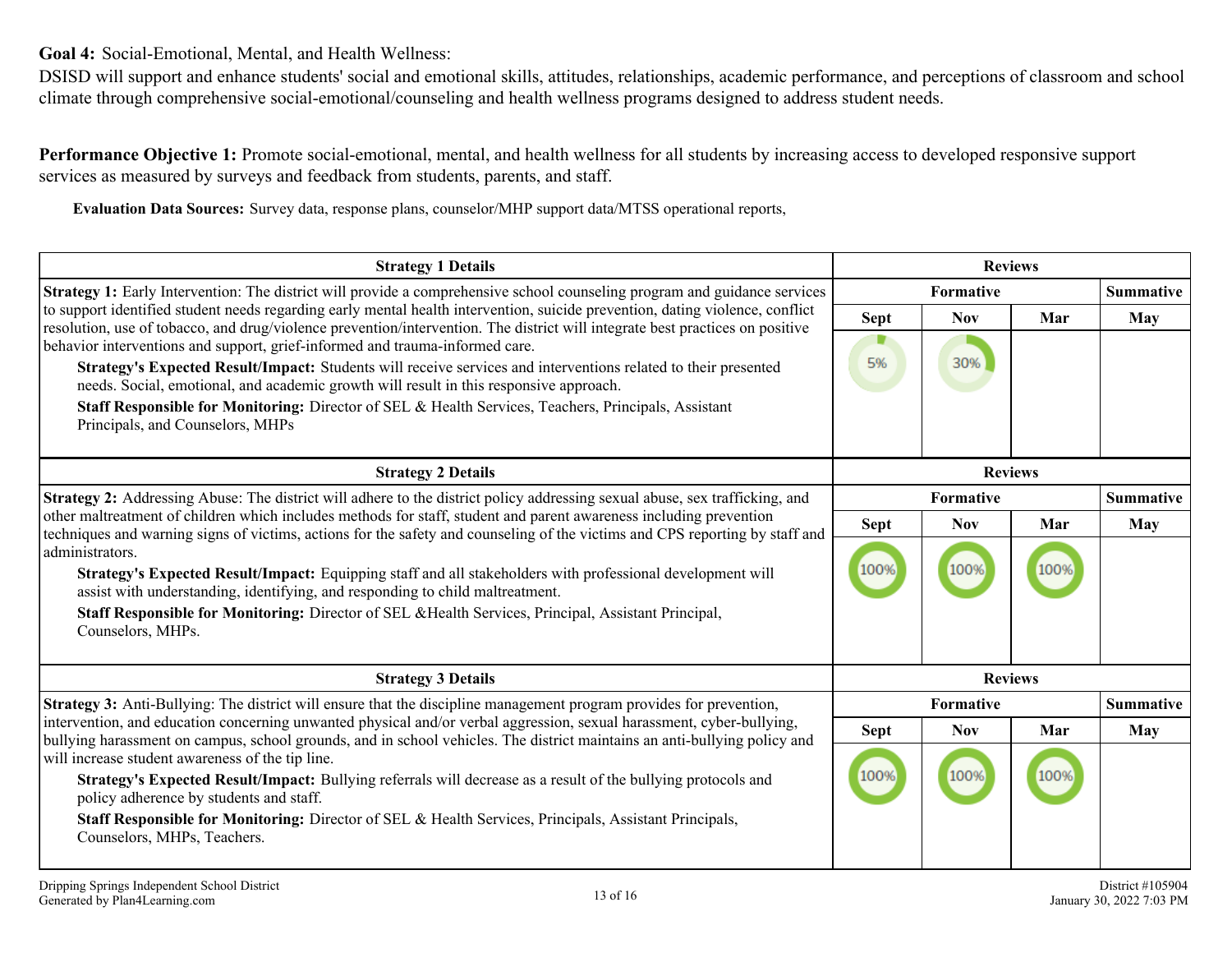<span id="page-13-0"></span>

| <b>Strategy 4 Details</b>                                                                                                                                                                                                                                         | <b>Reviews</b> |                  |     |                  |
|-------------------------------------------------------------------------------------------------------------------------------------------------------------------------------------------------------------------------------------------------------------------|----------------|------------------|-----|------------------|
| <b>Strategy 4:</b> SEL: Build capacity with teacher professional development of SEL and additional professional counseling                                                                                                                                        |                | Formative        |     |                  |
| support within the district to address instructional loss, isolation, and anticipated increase in emotional distress as a result of<br>the pandemic.                                                                                                              | <b>Sept</b>    | <b>Nov</b>       | Mar | May              |
| <b>Strategy's Expected Result/Impact:</b><br>Data showing increases in student sense of belonging, resilience, and self-awareness skills. Academic<br>achievement will increase.                                                                                  | 60%            | 75%              |     |                  |
| Staff Responsible for Monitoring: Director of SEL&Health Services, Principals, Counselors, MHPs, Assistant<br>Principals, and Teachers.                                                                                                                           |                |                  |     |                  |
|                                                                                                                                                                                                                                                                   |                |                  |     |                  |
| <b>Strategy 5 Details</b>                                                                                                                                                                                                                                         |                | <b>Reviews</b>   |     |                  |
| <b>Strategy 5:</b> SEL: Create a TEKS-aligned comprehensive counseling curriculum that includes supports for elementary and                                                                                                                                       |                | <b>Formative</b> |     | <b>Summative</b> |
| secondary campuses.                                                                                                                                                                                                                                               | <b>Sept</b>    | <b>Nov</b>       | Mar | May              |
| <b>Strategy's Expected Result/Impact:</b> Utilization of social-emotional curriculum supports within lesson design.<br>Learner growth as indicated through surveys.<br><b>Staff Responsible for Monitoring:</b> Director of SEL&Health Services, Counselors, MHPs | 5%             | 15%              |     |                  |

**Goal 5:** Parent Engagement:

DSISD will increase parent engagement and stakeholder involvement at both the campus and district level by making families feel welcomed through building meaningful connections and increased communication throughout the district and on all campuses.

Performance Objective 1: An increase in parental engagement through participation in campus/district events, positive connections to campus/district with an increase in overall communication throughout the district.

**Evaluation Data Sources:** Culture/Climate Survey results, sign-in sheets for district/campus events.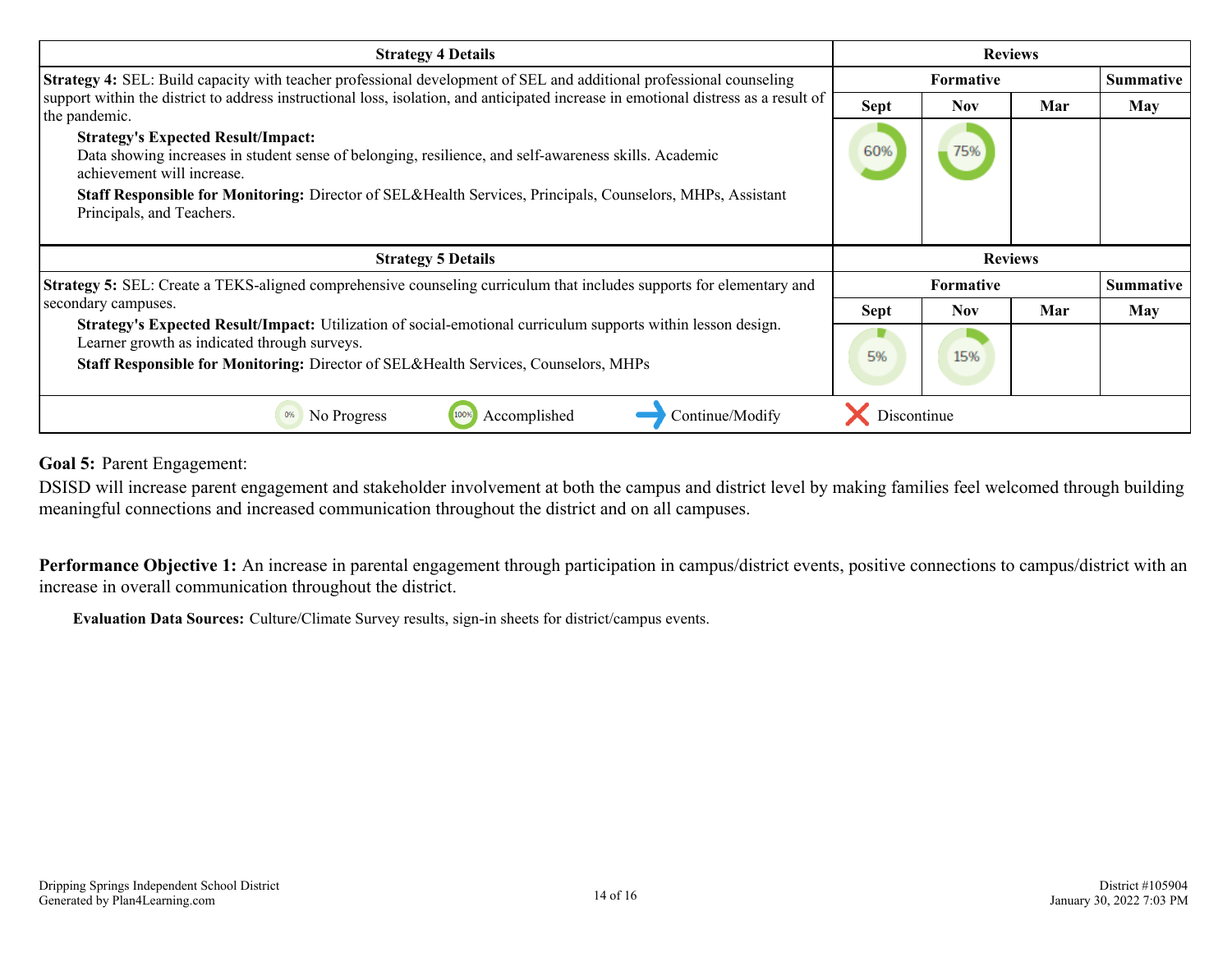| <b>Strategy 1 Details</b>                                                                                                                                                                                                                                                                                                                                                      | <b>Reviews</b> |            |     |                  |
|--------------------------------------------------------------------------------------------------------------------------------------------------------------------------------------------------------------------------------------------------------------------------------------------------------------------------------------------------------------------------------|----------------|------------|-----|------------------|
| <b>Strategy 1:</b> Parent and Family Engagement: The district will educate and inform families about campus/district programs<br>and services prior to the event to build capacity, understanding, and importance of parent and family engagement. A variety<br>of communication methods will be used, in a language that parent can understand, including, but not limited to | Formative      |            |     | <b>Summative</b> |
|                                                                                                                                                                                                                                                                                                                                                                                | <b>Sept</b>    | <b>Nov</b> | Mar | May              |
| websites/social media, emails, school marquee, local newspaper communications, meet the teacher night, open house, report                                                                                                                                                                                                                                                      |                |            |     |                  |
| card pickup, parent/guardian meetings, etc.                                                                                                                                                                                                                                                                                                                                    | 35%            | 55%        |     |                  |
| Strategy's Expected Result/Impact: Increased participation in events and programs noted in sign-in sheets.<br>Use of climate/culture survey data along with website analytics will support feedback on implementation.                                                                                                                                                         |                |            |     |                  |
| Staff Responsible for Monitoring: Executive Director of Communications, Principals, Assistant Principals,                                                                                                                                                                                                                                                                      |                |            |     |                  |
| Counselors, Director of Elementary Education, Director of Secondary Education, Director of SEL & Health<br>Services, Assistant Superintendent of Learning and Innovation                                                                                                                                                                                                       |                |            |     |                  |
|                                                                                                                                                                                                                                                                                                                                                                                |                |            |     |                  |
| <b>Strategy 2 Details</b>                                                                                                                                                                                                                                                                                                                                                      | <b>Reviews</b> |            |     |                  |
| Strategy 2: Communicating Student Achievement to Parents: The district will provide consistent, timely, and accurate<br>communication to parents on individual student achievement data through a variety of methods such as, but not limited to<br>student work samples, progress report updates, report cards, parent-teacher conferences, phone calls, etc.                 | Formative      |            |     | <b>Summative</b> |
|                                                                                                                                                                                                                                                                                                                                                                                | <b>Sept</b>    | <b>Nov</b> | Mar | May              |
| Strategy's Expected Result/Impact: Increased partnerships with parents and families and an increase in student                                                                                                                                                                                                                                                                 |                |            |     |                  |
| achievement and supporting the whole child.                                                                                                                                                                                                                                                                                                                                    | 15%            | 30%        |     |                  |
| Staff Responsible for Monitoring: Principals, Assistant Principals, Counselors, Teachers, Director of                                                                                                                                                                                                                                                                          |                |            |     |                  |
| Elementary Education, Director of Secondary Education, Assistant Superintendent of Learning and Innovation                                                                                                                                                                                                                                                                     |                |            |     |                  |
| <b>Strategy 3 Details</b>                                                                                                                                                                                                                                                                                                                                                      | <b>Reviews</b> |            |     |                  |
| Strategy 3: SHAC: Health and Wellness: The district will implement coordinated school health, and the wellness plan to<br>encourage healthy and active lifestyle choices as advised by the Student Health Advisory Committee (SHAC).                                                                                                                                           | Formative      |            |     | <b>Summative</b> |
|                                                                                                                                                                                                                                                                                                                                                                                | <b>Sept</b>    | <b>Nov</b> | Mar | May              |
| Strategy's Expected Result/Impact: Improved student performance and decrease in risky behaviors.                                                                                                                                                                                                                                                                               |                |            |     |                  |
| Staff Responsible for Monitoring: Director of SEL & Health Services, Assistant Superintendent of Learning<br>and Innovation, Principals, Teachers, Assistant Principals                                                                                                                                                                                                        | 100%           | 100%       |     |                  |
| No Progress<br>1009<br>Accomplished<br>Continue/Modify<br>0%                                                                                                                                                                                                                                                                                                                   | Discontinue    |            |     |                  |

#### **Goal 5:** Parent Engagement:

DSISD will increase parent engagement and stakeholder involvement at both the campus and district level by making families feel welcomed through building meaningful connections and increased communication throughout the district and on all campuses.

**Performance Objective 2:** Increase communication initiatives to strengthen open and transparent two-way communication with all stakeholders.

**Evaluation Data Sources:** Utilize data from relevant surveys and feedback, sign-in sheets, community feedback.